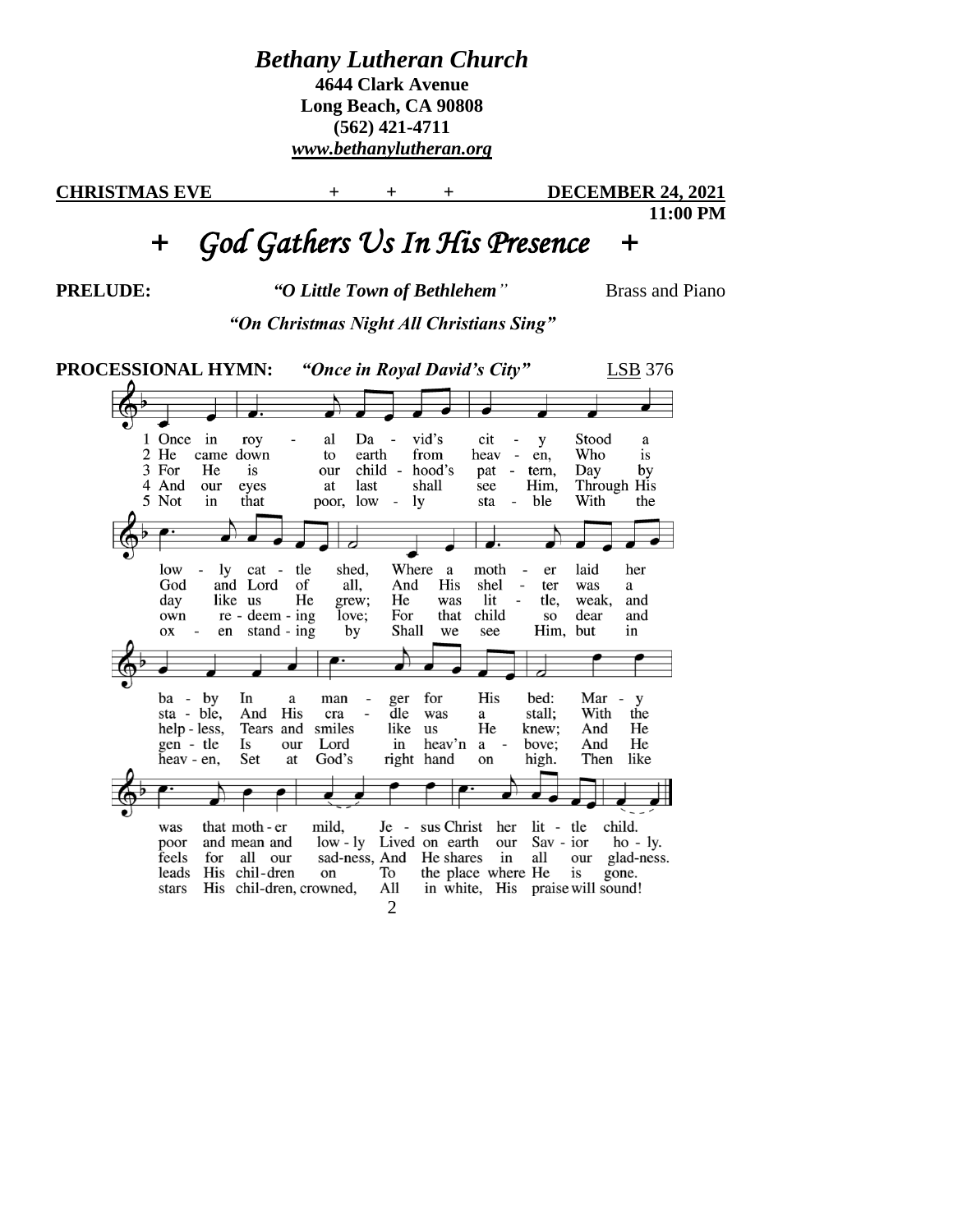#### **CALL TO WORSHIP:**

| Leader:        | O sing of Christ, whose birth made known the kindness of the Lord,                                                 |
|----------------|--------------------------------------------------------------------------------------------------------------------|
| <b>People:</b> | Eternal Word made flesh and bone so we could be restored.                                                          |
| Leader:        | Upon our frail humanity God's finger chose to trace,<br>The fullness of His deity, the icon of His grace.          |
| <b>People:</b> | Lord Jesus Christ, You deigned to dwell among us here on earth                                                     |
|                |                                                                                                                    |
| Leader:        | As God with us, Emmanuel, through this Your holy birth.<br>Though rich, You willingly became one with our poverty, |

### **CONFESSION AND FORGIVENESS:**

| Leader:        | Jesus, You are our constant star in the deep night of sin.                                                                                                                                                                                                                                                                                                                                                                                                     |
|----------------|----------------------------------------------------------------------------------------------------------------------------------------------------------------------------------------------------------------------------------------------------------------------------------------------------------------------------------------------------------------------------------------------------------------------------------------------------------------|
| <b>People:</b> | You are the Light that no darkness,<br>not even the shadows cast by our guilt or the grave, can overcome.                                                                                                                                                                                                                                                                                                                                                      |
| Leader:        | Light of the World,                                                                                                                                                                                                                                                                                                                                                                                                                                            |
| <b>People:</b> | we confess that little of Your radiance has shown through our lives.<br>We have delighted in that which is lurid and murky.<br>Our hearts and our minds have been clouded<br>with self-pity and self-righteousness alike.<br>Our actions have eclipsed the grace You would show through us;<br>and so we have cast a pall over Your glory, because<br>-we have been slow to seek reconciliation,<br>-unwilling to help<br>-and more begrudging than forgiving. |
|                | Father, for the sake of Jesus,<br>who was born this night under Bethlehem's star,<br>and whose life was extinguished on Calvary's cross,<br>forgive us our sin,<br>scatter our darkness<br>and bring life to light in us. Amen.                                                                                                                                                                                                                                |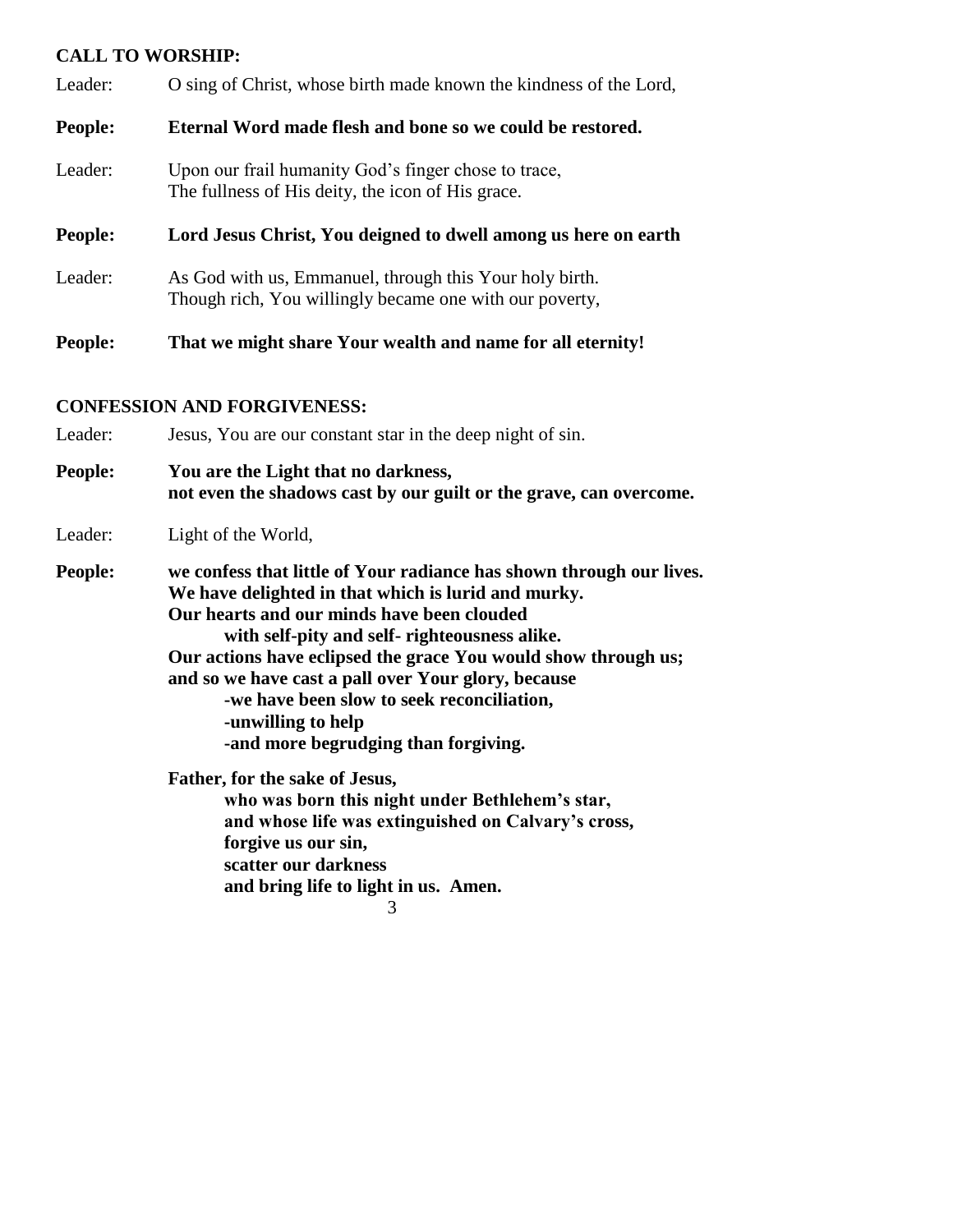Leader: With the birth of His Son, God's glory is revealed to the world. As one called here to reveal His love and grace, to you, I forgive you all your sins, in the name of the Father, and of the Son and of the Holy Spirit.

### **People: Amen.**

*(Please be seated.)*

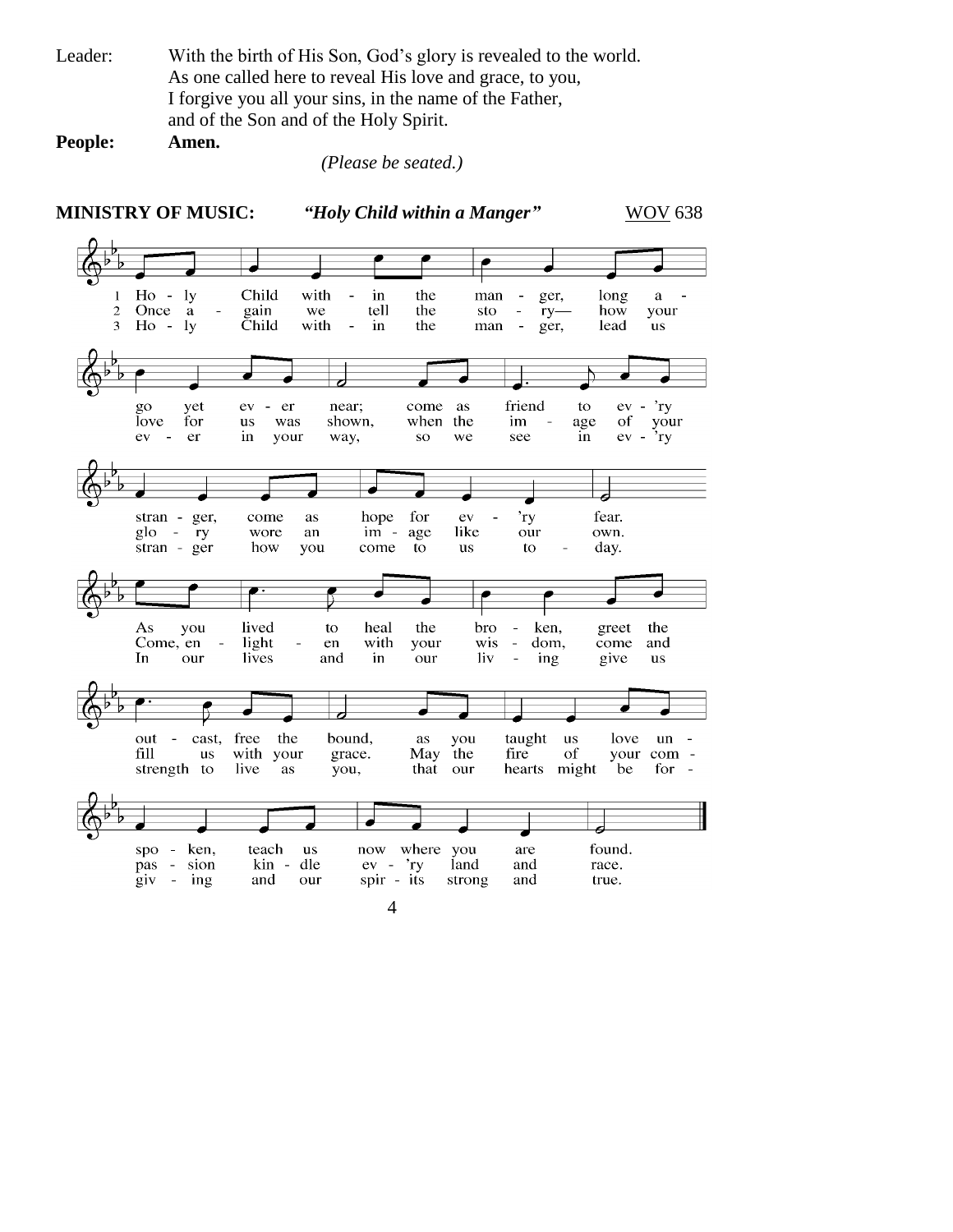## *+ God Gives Us His Word +*

#### **THE PROMISE OF CHRISTMAS:** *Isaiah 9:2-4; 6-7*

**T**he people walking in darkness have seen a great light; on those living in the land of the shadow of death a light has dawned. You have enlarged the nation and increased their joy; they rejoice before You as people rejoice at the harvest, as men rejoice when dividing the plunder. For as in the day of Midian's defeat, You have shattered the yoke that burdens them, the bar across their shoulders, the rod of their oppressor... For to us a child is born, to us a Son is given, and the government will be on His shoulders. And He will be called Wonderful Counselor, Mighty God, Everlasting Father, Prince of Peace. Of the increase of His government and peace there will be no end. He will reign on David's throne and over His kingdom, establishing and upholding it with justice and righteousness from that time on and forever. The zeal of the LORD Almighty will accomplish this. – NIV®

#### **CHRISTMAS PRAYER:**

- Leader: Almighty God and Father of light, a child is born to us and a Son is given to us. Your eternal Word leapt down from heaven in the silent watches of the night, and now Your Church is filled with wonder at the nearness of her God.
- **People: Open our hearts to receive His life and increase our vision with the rising of dawn that our lives may be filled with His glory, and that we may reflect the brilliance of His peace, who lives and reigns forever and ever. Amen.**

#### **CHRISTMAS EPISTLE:** *Hebrews 1:3*

*H* is Son is the reflection of God's glory and the exact likeness of God's being. He holds everything together through His powerful words. After He had cleansed people from their sins, He now holds the honored position—the one next to the majestic God [the Father] on the heavenly throne.  $-$  GW  $\circledR$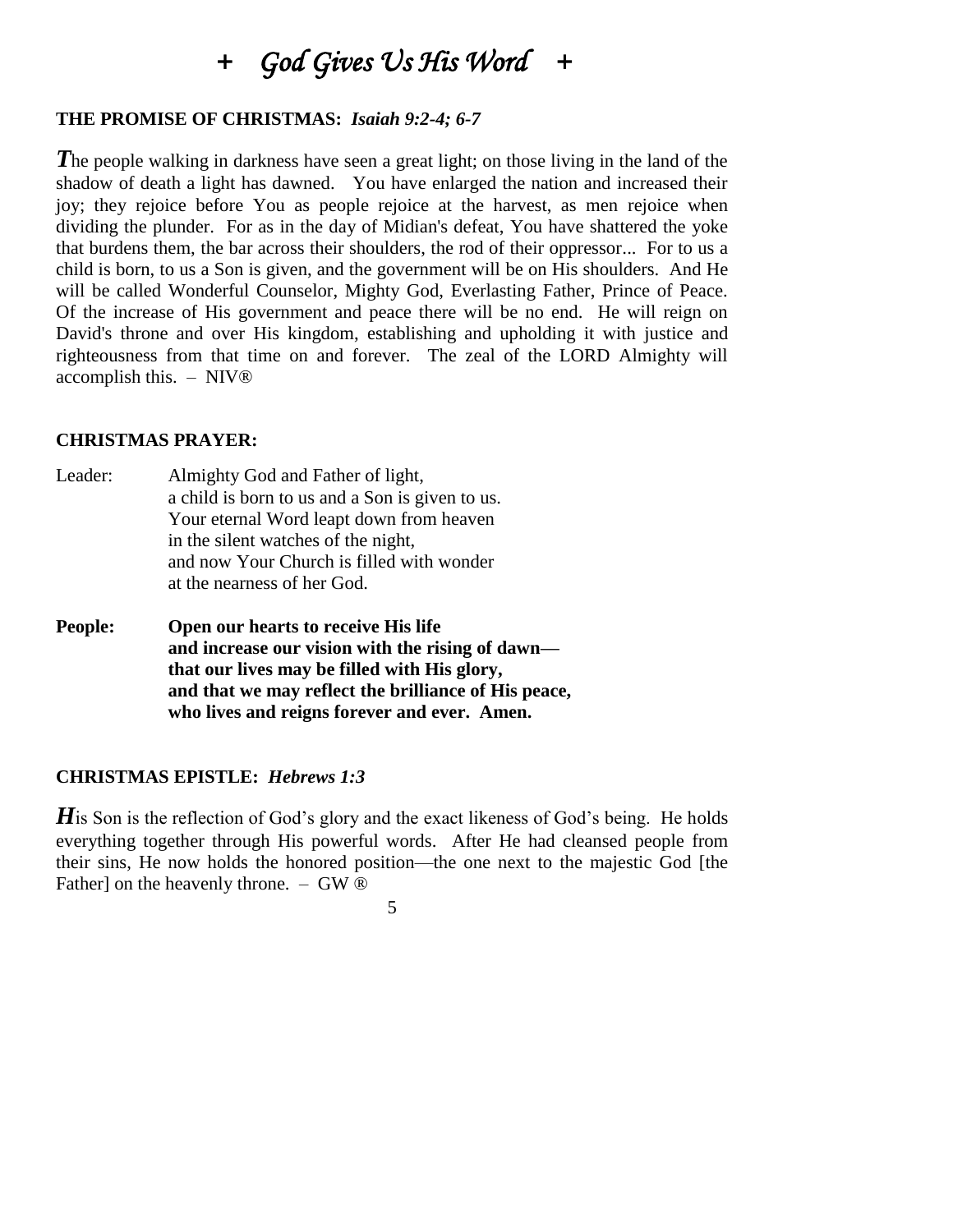#### **THE CHRISTMAS GOSPEL:** *Luke 2:1-20* – KJV ®

#### **GOSPEL RESPONSE:**

Leader: Oh, dearest Jesus, holy child, prepare a bed soft undefiled,

**People: a holy shrine within my heart, that You and I need never part. Amen.**

**MINISTRY OF MUSIC:** *"Blessed Is the Lord" (Benedictus)* Bethany Choir ~ Dan Forrest

#### **SERMON**

**HYMN OF THE NIGHT:** *"See amid the Winter's Snow"* LSB 3731 See a - mid the win - ter's snow, Born for us on earth be - low, 2 Lo, a sta - ble lies He who built the star - ry skies, with - in 3 Sa - cred In - fant, all di - vine, What a ten-der love was Thine, 4 Teach, O teach us, ho - ly Child, By Thy face so meek and mild, gen - tle Lamb Prom-ised from e - ter - nal years. See, the ap-pears, He who, throned in height sub-lime, Sits a - mid the cher - u - bim. Thus to come from high - est bliss Down to such a world as this! Teach us to re - sem - ble Thee In Thy sweet hu - mil -  $i$  - ty. Refrain Hail, O ev - er - bless-ed morn! Hail, re-demp-tion's hap-py dawn! Sing through all  $Je$  -  $ru$  sa-lem: "Christ is born in Beth-le-hem!"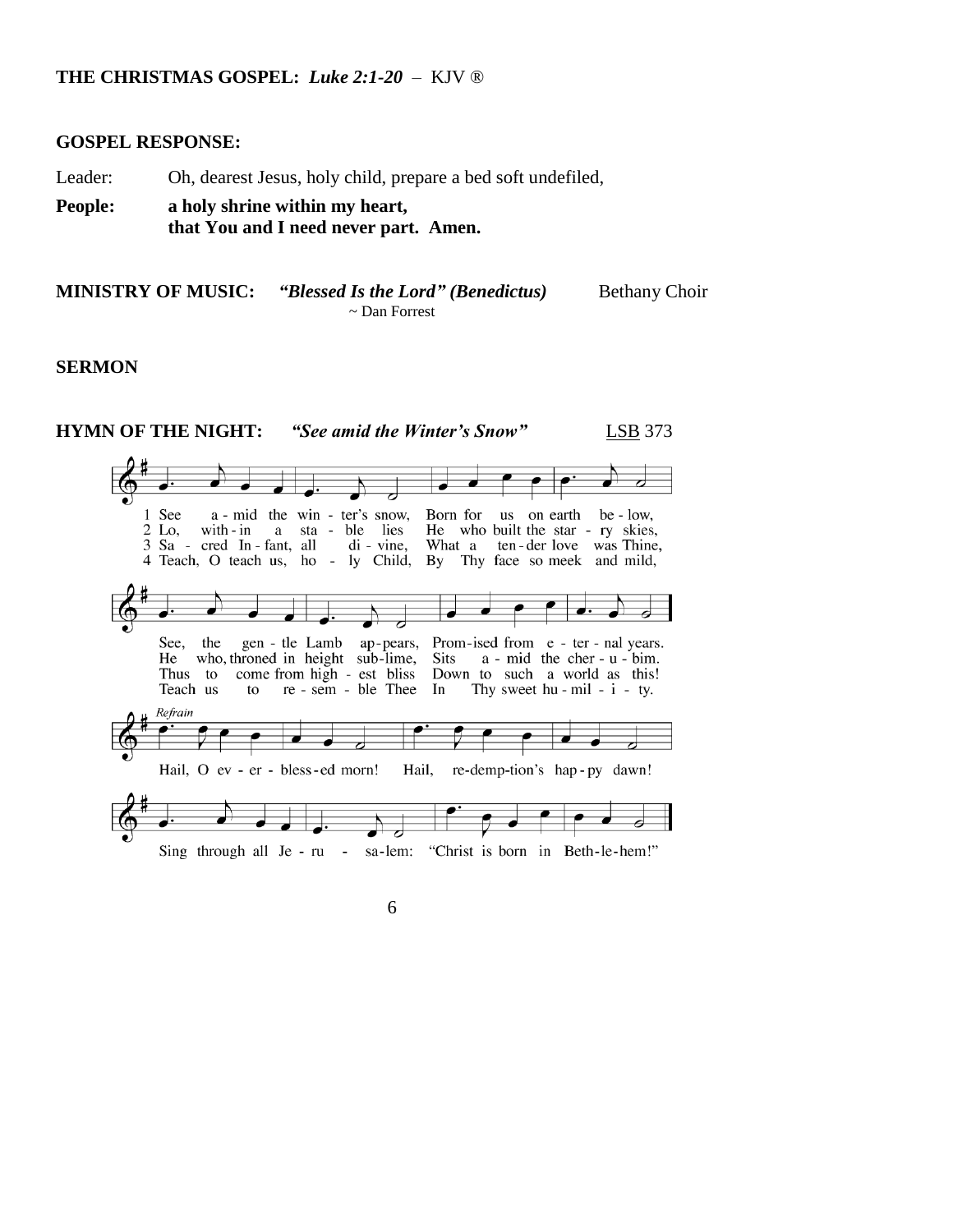#### **CONFESSION OF CHRISTMAS FAITH:**

**I believe in God, the Father Almighty, maker of heaven and earth, who in loving kindness sent a Savior for me. I believe in Jesus Christ, God's one and only Son. He was conceived by the Holy Spirit, born of the Virgin Mary, announced by angels, worshipped by shepherds and adored by wise men. He came to suffer, die, rise again and give me life. I believe in the Holy Spirit, the Lord and giver of life. By whose power the Christ child was born anew within my heart. He binds me together in faith with you, my brothers and sisters in Christ, with whom I kneel before the manger until, with all people, I bow before Christ and confess Him as Lord to the glory of God the Father. Amen.**

# *+ We Give Thanks for God's Word +*

**ADVENT VOLUNTARY:** *"Ding Dong Merrily on High"*Advanced Adult Handbells

**OFFERING:** *The Offering Box is located in the center aisle. If you so desire, Text Giving is now available by texting GIVE to 562-210-0463. For On-line Giving information, contact Maraley at mshaeffer@bethanylutheran.org or call 562-421-4711, ext. 21. Thank you!*

#### **PRAYER OF THANKSGIVING:**

- Leader: Lord God, Heavenly Father, we praise You for so wonderfully creating us and, even more so, for so mercifully restoring us in Christ.
- **People: Your Son came to share in our humanity and weakness that we might share in His glory and life. Receive now our gifts and hearts for we have come to welcome and adore Him, the One who has come for us, Christ the Lord. Amen.**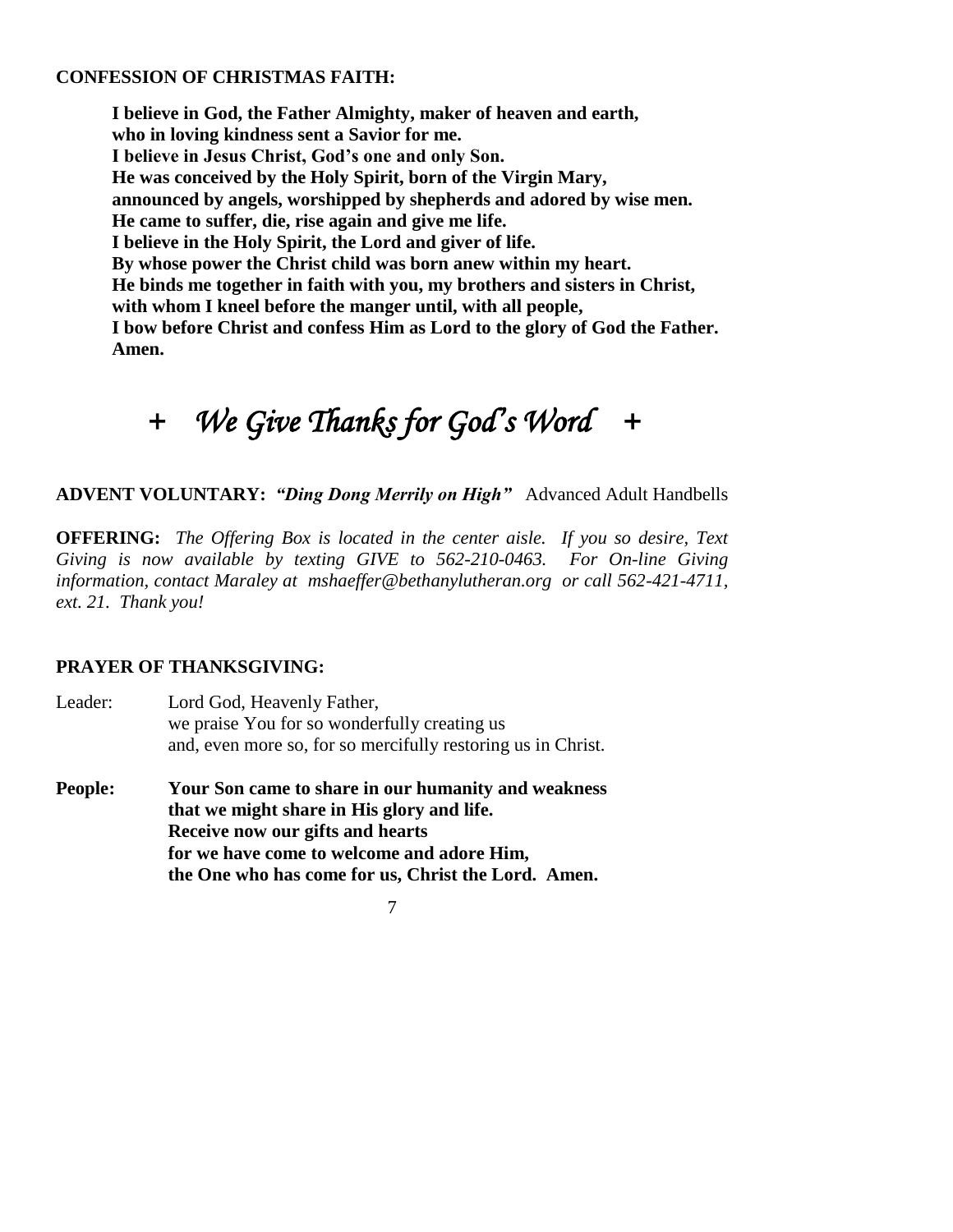## *+ The Service of Holy Communion +*

*The Lord's Supper is celebrated at Bethany in the joyful confession that our Lord gives us His very Body and Blood for the forgiveness of sins in this sacrament. God intends this gift for His children who recognize their sin, trust in Christ as their Savior, desire to live for Him alone and join in this joyful confession.*

**To help you prepare for communion we invite you to take a few moments of quiet prayer. For aid there are prayers on the front page of the hymnal for both before and after the reception of communion. Or simply pray,** *Dear Lord Jesus, at Your gracious invitation You invite me to come to You, to eat and drink Your holy body and blood an You Yourself have promised to give in this sacrament of Your altar. Forgive me of my sin, through this Your meal of Forgiveness. Let me experience the fullness of Your love, through this Your meal of love. Strengthen my faith, through this meal of Yours that calls for and bestows faith. Empower me to live for You, through this Your meal that promises life everlasting and equips me for daily living as one who has received You and Your gifts.*

#### **PREFACE:**

Leader: He who took on flesh and became one of us to save all of us comes to us once more this evening as He who laid in a feedbox in Bethlehem, the House of Bread, now, in, with and under bread and wine feeds us with His own body and blood to grant us the gifts of sin forgiven, faith renewed and lives restored for holy service to God, His children and all creation.

*(Time for silent reflection.)*

Leader: The Lord be with you. **People: And also with you.** Leader: Lift up your hearts. **People: We lift them to the Lord.** Leader: Let us give thanks to the Lord our God. **People: It is right to give Him thanks and praise.**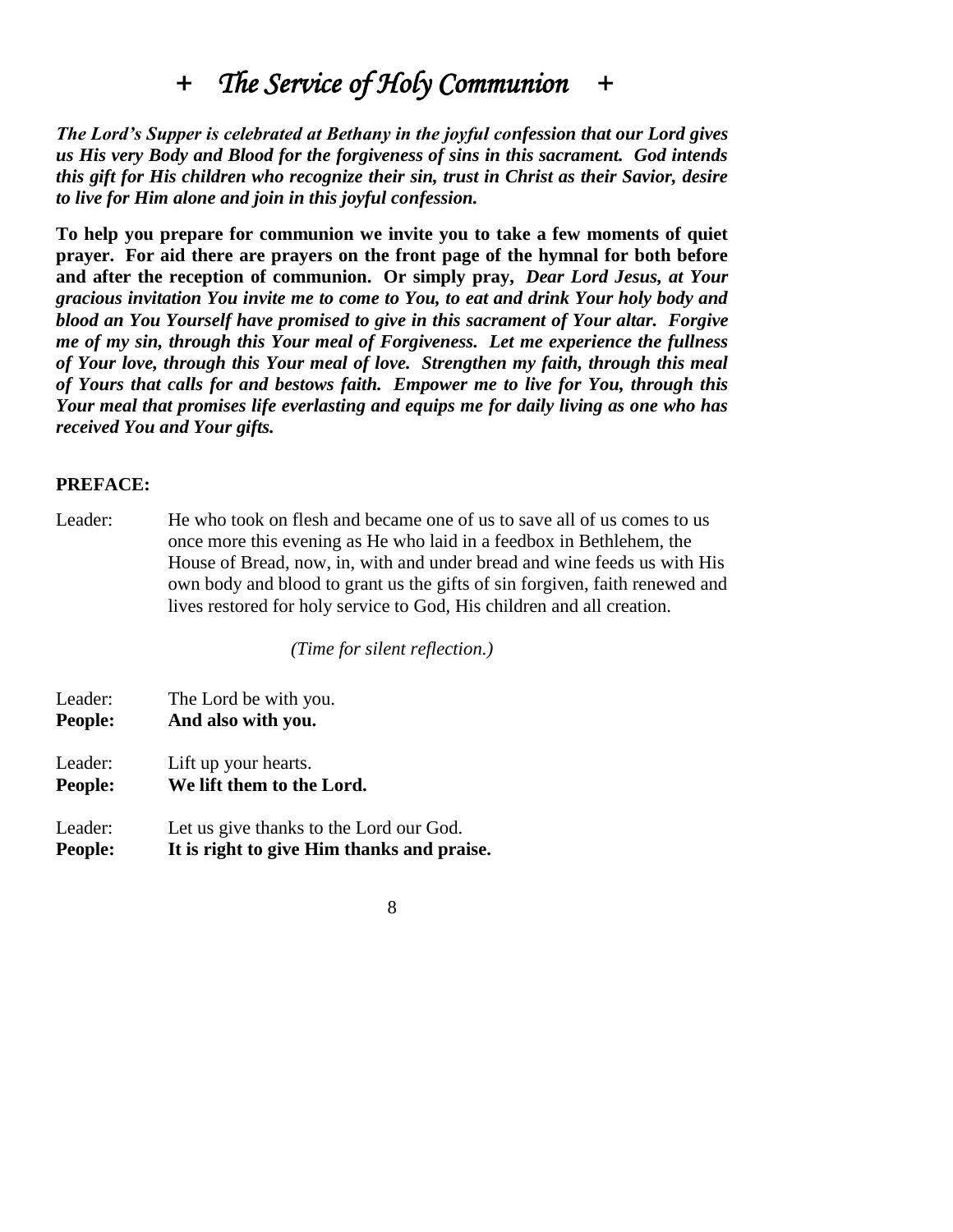#### **PRAYER OF THANKSGIVING:**

- Leader: Gathered in the name and the remembrance of Jesus, we beg You, O Lord, to forgive, renew, and strengthen us with Your Word and Spirit. Grant us faithfully to eat His body and drink His blood as He bids us do in His own testament. Gather us together, we pray, from the ends of the earth to celebrate with all the faithful the marriage feast of the Lamb in His kingdom, which has no end. Graciously receive our prayers; deliver and preserve us. To You alone, O Father, be all glory, honor, and worship, with the Son and the Holy Spirit, one God, now and forever.
- **People: Amen.**

#### **WORDS OF INSTITUTION**

Leader: Through this the very body and blood of your Lord Jesus Christ, your sin is forgiven go in peace; and the peace of which the angels sang, the peace the new born Lord brings, the peace this gift provides be with you now and forever more. Amen.

*(Please remain seated)*

#### **CHRISTMAS CAROLING:**

*"Angels We Have Heard on High"*

**Angels we have heard on high, sweetly singing o'er the plains, And the mountains in reply, echoing their joyous strains. Gloria in excelsis Deo; Gloria in excelsis Deo.**

**Come to Bethlehem and see Him whose birth the angels sing; Come, adore on bended knee Christ the Lord, the newborn king. Gloria in excelsis Deo; Gloria in excelsis Deo.**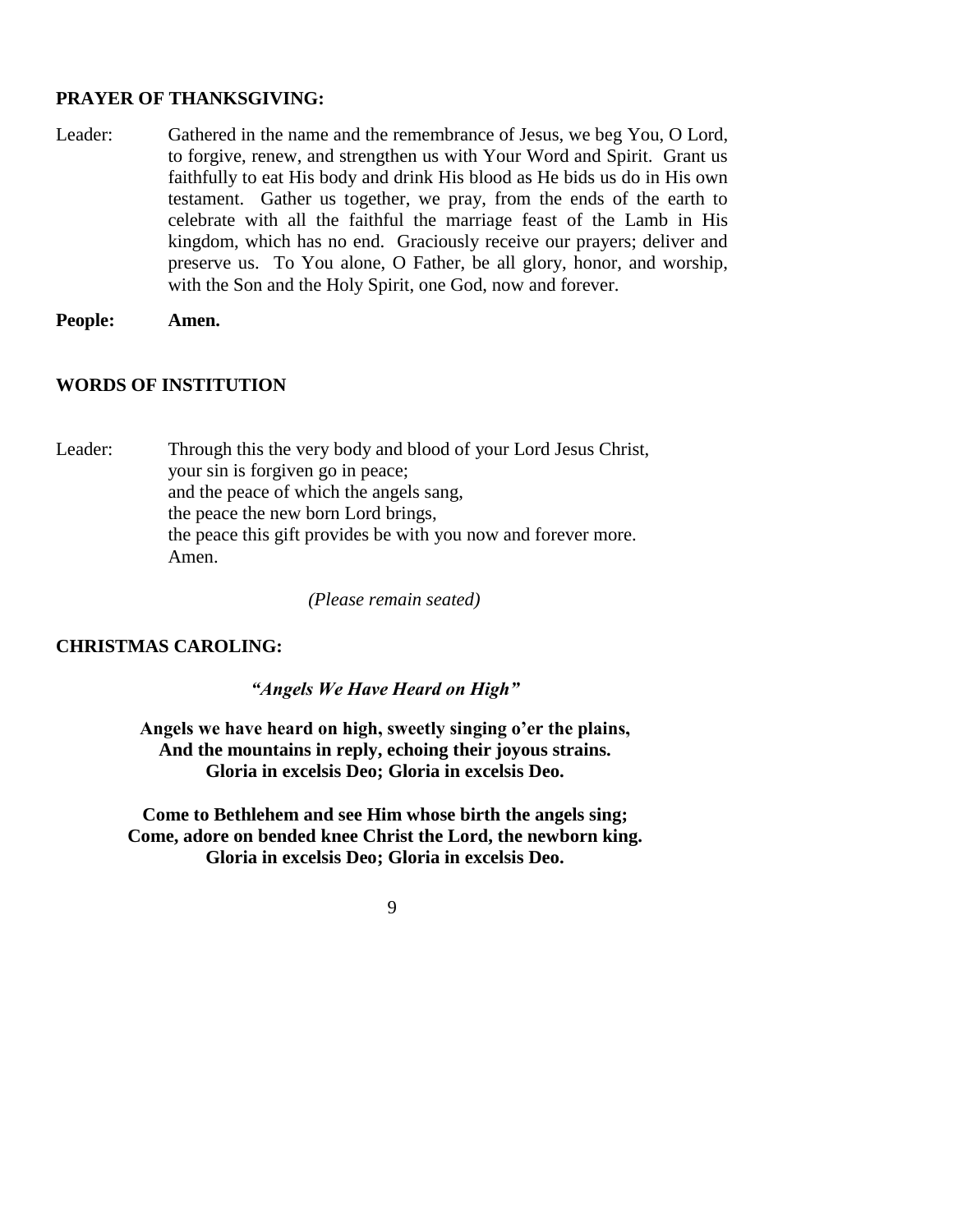#### *"Hark! The Herald Angels Sing"*

**Hark! The herald angels sing, "Glory to the newborn King; Peace on earth, and mercy mild, God and sinners reconciled!"**

**Joyful, all ye nations rise, join the triumph of the skies; With th'angelic host proclaim, "Christ is born in Bethlehem!" Hark! The herald angels sing, "Glory to the newborn King."**

#### *"O Little Town of Bethlehem"*

**For Christ is born of Mary, and, gathered all above While mortals sleep, the angels keep their watch of wond'ring love. O morning stars, together proclaim the holy birth, And praises sing to God the king and peace to all the earth!**

#### *"Good Christian Friends, Rejoice"*

**Good Christian friends, rejoice with heart and soul and voice; Now ye need not fear the grave; Jesus Christ was born to save! Calls you one and calls you all to gain His everlasting hall. Christ was born to save! Christ was born to save!**

#### *"Away in a Manger"*

**Away in a manger, no crib for his bed, The little Lord Jesus laid down his sweet head, The stars in the bright sky looked down where he lay; The little Lord Jesus asleep on the hay.**

**Be near me, Lord Jesus; I ask You to stay Close by me forever and love me, I pray. Bless all the dear children in Your tender care And fit us for heaven to live with You there.**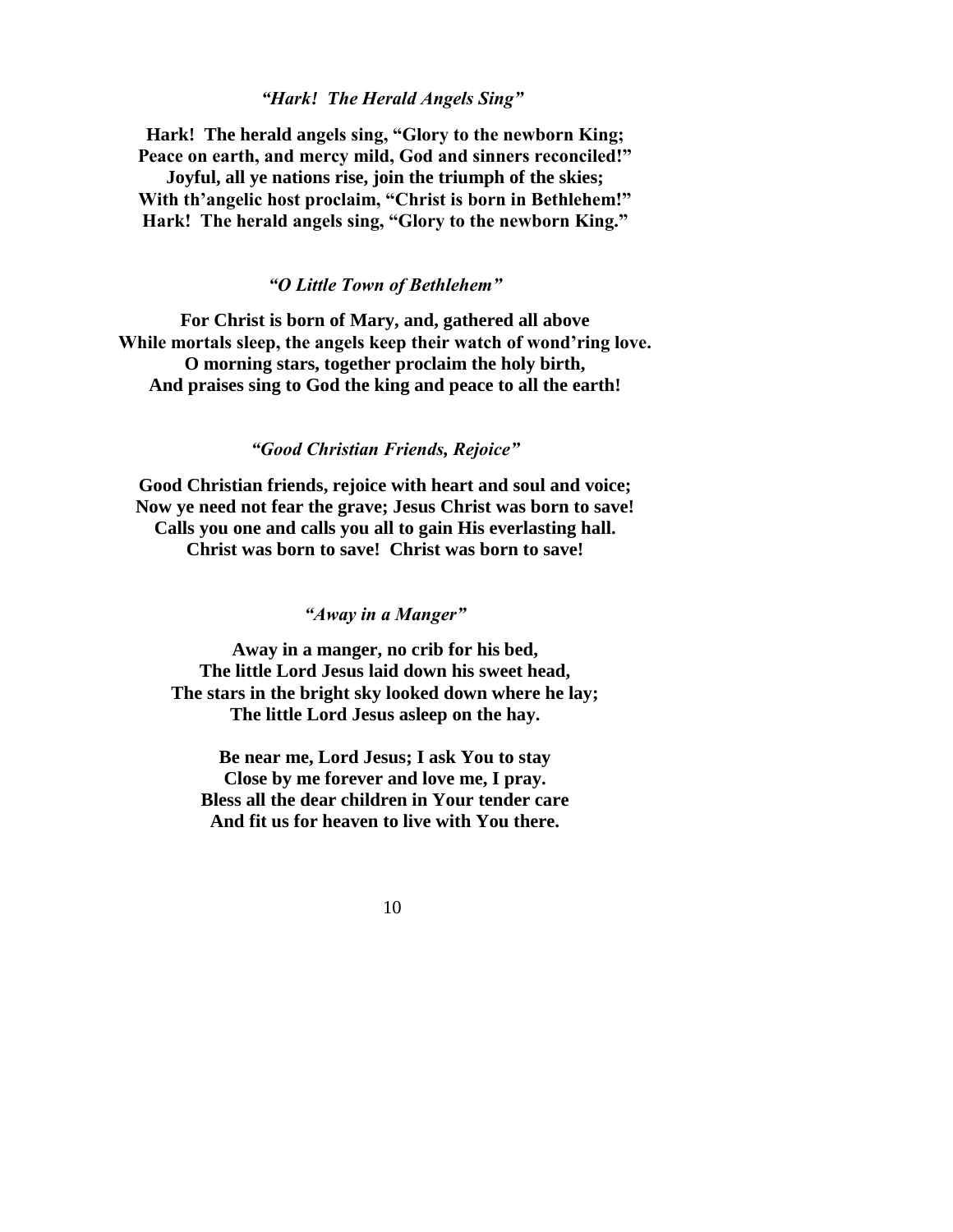#### **CLOSING PRAYER:**

Leader: Father of Lights, You made this holy night shine with the brightness of the TRUE Light.

**People: Grant that here on earth we may walk in the light of Jesus' presence and on the last day wake to the brightness of His glory; who lives and reigns with You and the Holy Spirit, one God, now and forever. Amen.** 

#### **LORD'S PRAYER:**

**Our Father, who art in heaven, hallowed be thy name, thy kingdom come, thy will be done, on earth as it is in heaven. Give us this day our daily bread; and forgive us our trespasses, as we forgive those who trespass against us; and lead us not into temptation, but deliver us from evil. For thine is the kingdom, and the power, and the glory, forever and ever. Amen.**

#### **HYMN:** *"Silent Night"*

**Silent night, holy night! All is calm, all is bright Round yon virgin mother and child. Holy Infant, so tender and mild, Sleep in heavenly peace, Sleep in heavenly peace.**

**Silent night, holy night! Shepherds quake at the sight; Glories stream from heaven afar, Heav'nly hosts sing, Alleluia! Christ, the Savior, is born! Christ, the Savior, is born!**

**Silent night, holy night! Son of God, love's pure light Radiant beams from Thy holy face With the dawn of redeeming grace, Jesus, Lord, at Thy birth, Jesus, Lord, at Thy birth.**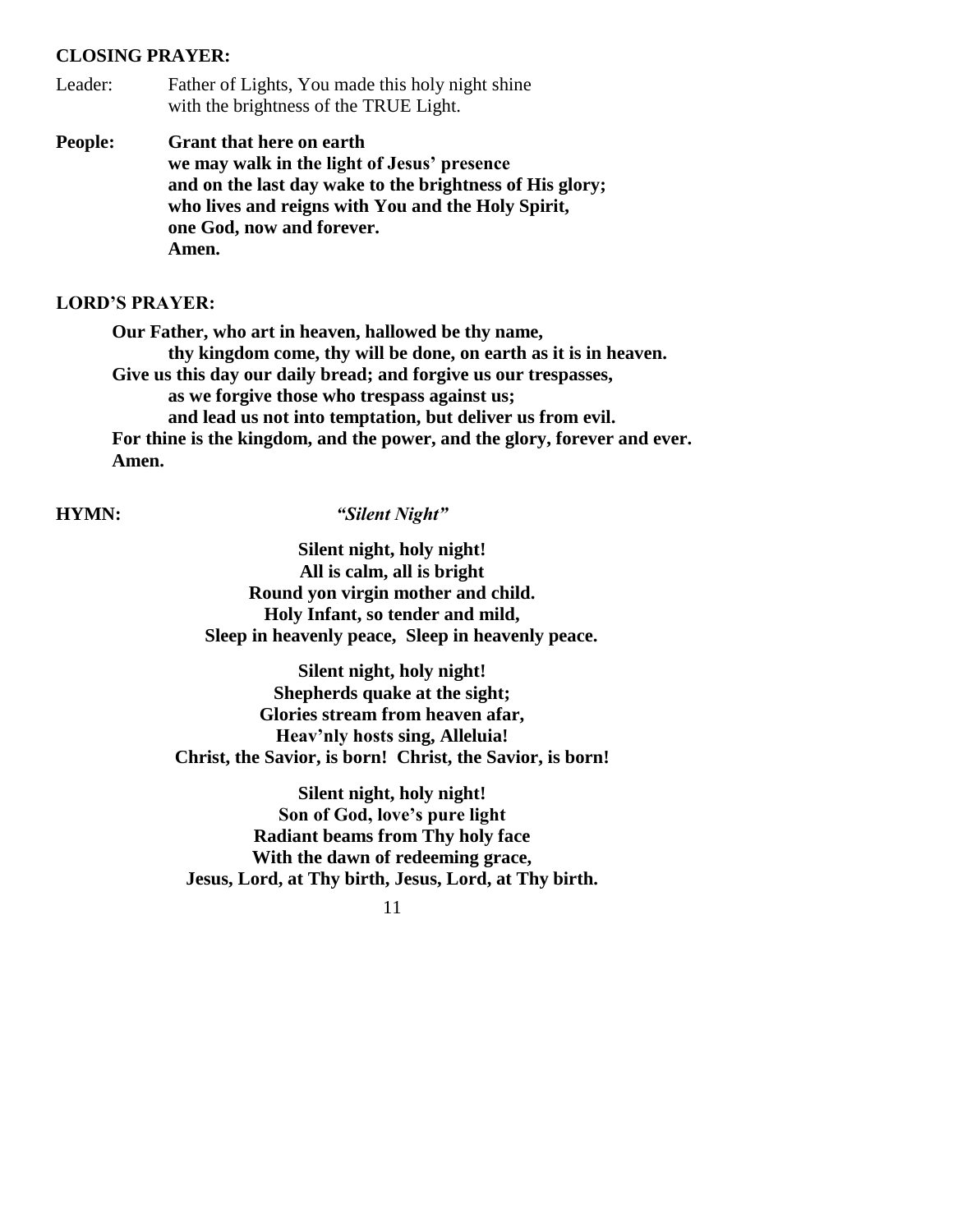# *+ God Sends Us Forth for Lives of Love and Service +*

#### **THE BLESSING:**

Leader: Now the sweet Child of Bethlehem, put into Your hearts and the hearts of all men and women, His peace; the peace for which we sometimes seek so desperately, yet which He alone can give. May He help you to know one another better, to live as brothers and sisters, children of the same Heavenly Father. May He awaken your hearts to the dawning of His day, enlighten you with love and gratitude for His goodness and reveal the brilliance of faith in all you do and say.

**People: Amen.**

#### **CLOSING HYMN OF PRAISE:** *"Joy to the World"* ~ Arr. Cathy MoklebustJoy to 1 the world, the Lord is come! Let earth re - ceive her 2 Joy to the earth, the Sav - ior reigns! Let men their songs em-3 No more let sins Nor in - fest the and sor - rows grow thorns 4 He rules the world with truth and And makes the grace na - tions J • King; Let ev 'ry heart pare Him  $\overline{\phantom{a}}$ pre ploy, While fields and floods, rocks, hills, and ground; He comes to make His bless ings  $\overline{a}$ prove The glo ries of His righ  $\overline{\phantom{a}}$ teous - $\overline{\phantom{a}}$ • room And heav'n and na - ture sing, And heav'n and na - ture plains Re - peat the sound-ing joy, Re - peat the sound-ing flow found, Far as the curse is Far as the curse is ness And won - ders of His love, And won - ders of His sing, And heav'n, and heav'n ture sing. and na joy, Re peat, re  $\overline{\phantom{a}}$ peat the sound - ing joy. found, Far far the found. as, as curse is love, And ders, His love. won  $\overline{\phantom{a}}$ won ders of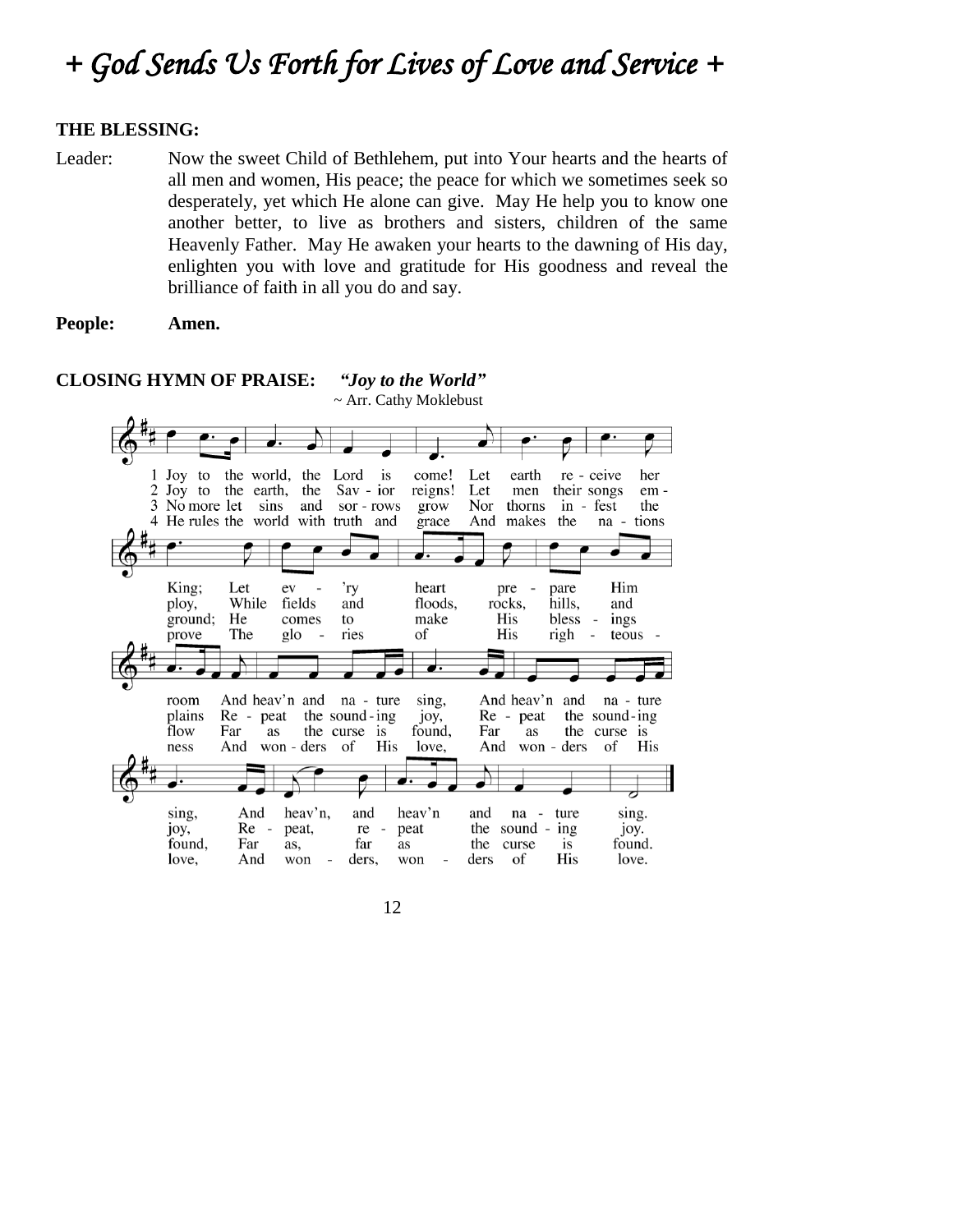+ + + + + +

#### **COPYRIGHT PERMISSIONS**

Liturgy (or the appropriate portion thereof) from *Lutheran Service Book* ©2006 Concordia Publishing House. Used by permission. License #000012696

"Once in Royal David's City" LSB 376 Text: Cecil F. Alexander, 1818-95. Tune: Henry J. Gauntlett, 1805-76; setting: Arthur H. Mann, 1850-1929. Text and tune: Public domain Setting: ©1957 Novello & Company Limited, London, UK. Reprinted by Permission. Reprinted under ONELICENSE #A-706149.

"Holy Child within the Manger" WOV 638 *Carol at the Manger.* Text and Music: Marty Haugen, b. 1950. © 1987 GIA Publications, Inc. All rights reserved. Reprinted under ONELICENSE #A-706149.

"See amid the Winter's Snow" LSB 373 Text: Edward Caswall. Tune: John Goss, 1800-80. Text and music: Public domain

"Angels We Have Heard on High" – French carol Public domain

"Hark! The Herald Angels Sing" – Charles Wesley Public domain

"O Little Town of Bethlehem" Text: Phillips Brooks / Tune: Lewis H. Redner. Public domain.

"Good Christian Friends, Rejoice" Tr. John M. Neale. Public domain.

"Away in a Manger"—James R. Murray Setting: Joseph herl, b. 1959. Text and tune: Public domain. Setting: ©2006 Concordia Publishing House. All rights reserved. Reprinted under ONELICENSE #A-706149.

"Silent Night" LSB 363 Text: Joseph Joseph Mohr, tr. John F. Young. Tune: Franz Xaver Gruber. Text and music: Public domain.

"Joy to the World" LSB 387 Isaac Watts | George Frideric Handel. Arr. Cathy Moklebust. Text and Tune: Public domain.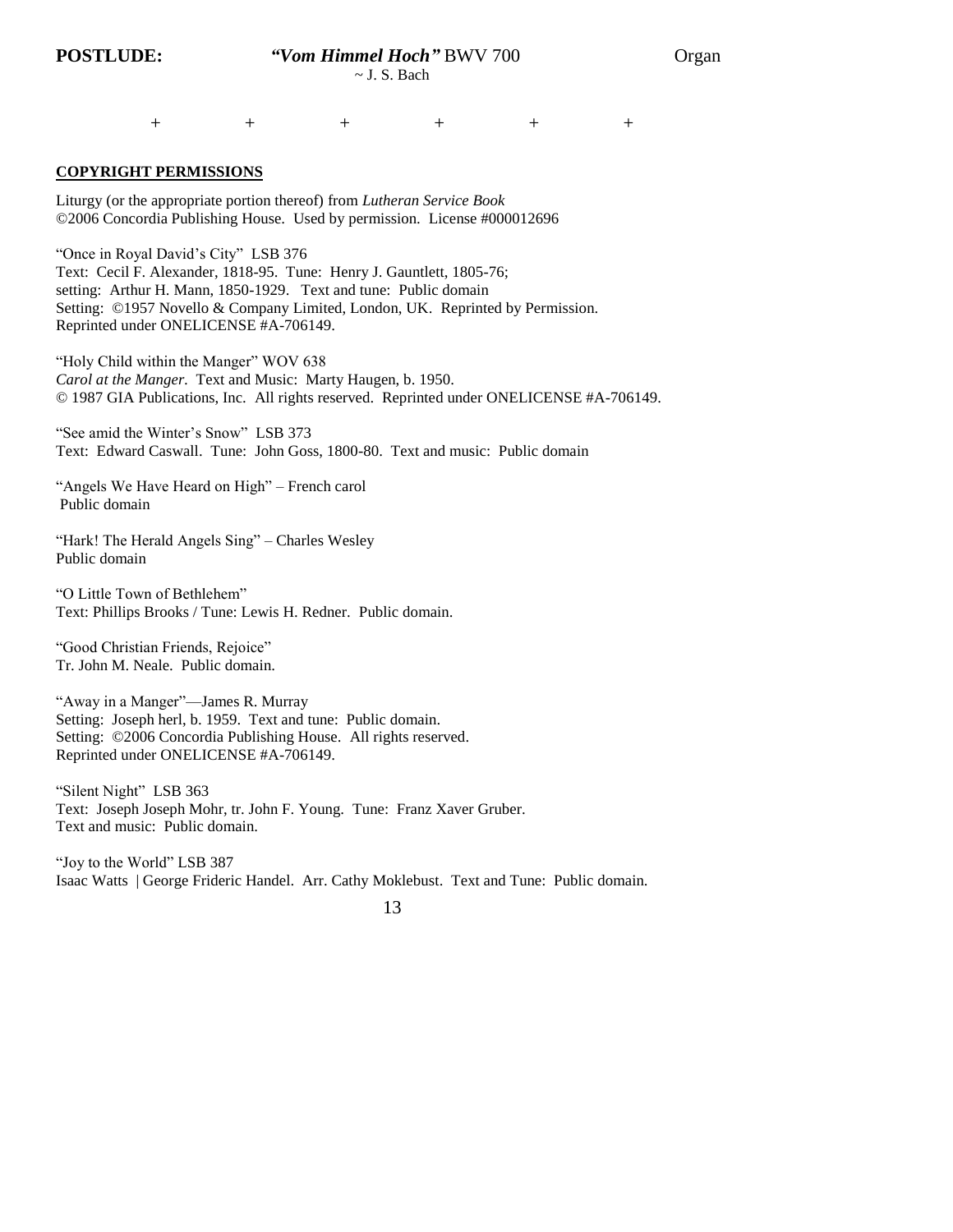#### **SERVING GOD'S HOUSE TODAY:**

Acolyte… Tyler DeJongh Crucifer… Soren Widmann Bethany Choir and Bells Director... Jordan Kirby Accompanist... Kevin Bowers Organist… Robert Bottoms Liturgist… Senior Pastor Kevin L. Kritzer Preacher… Pastor Kyle Blake Camera… Jonathan Goebel Sound…Jon Widmann



#### **PHOTOGRAPHY, VIDEO AND AUDIO RECORDING WAIVER:**

When you enter a Bethany Lutheran Church worship service/event, you will be entering an area where photography, video and audio recording may occur.

Bethany Lutheran Church takes photographs and/or makes audio and/or video recordings of members involved in church related activities. Staff and/or participants may use such photographs or video records to recall activities or participants. In addition, such photographs and audio/visual recordings may be used in Bethany Lutheran Church's publications, advertising materials to let others know of our ministry, and/or streaming and website hosting of worship services.

By entering the service/event premises, you consent to, photography, audio recording, video recording and its/their release, publication, exhibition, or reproduction to be used for live streaming, promotional purposes, advertising, inclusion on web sites, and/or any other purpose by Bethany Lutheran Church. You release Bethany Lutheran Church, its clergy, church officers, employees, laity, and each and all persons involved from any liability connected with the taking, recording, digitizing, and/or publication of photographs, computer images, video and/or sound recordings.

By entering the service/event premises, you waive all rights you may have to any claims for payment or royalties in connection with any exhibition, streaming, webcasting, or other publication of these materials, regardless of the purpose. You also waive any right to inspect or approve any photo, video, or audio recording taken by Bethany Lutheran Church or the person or entity designated to do so by Bethany Lutheran Church.